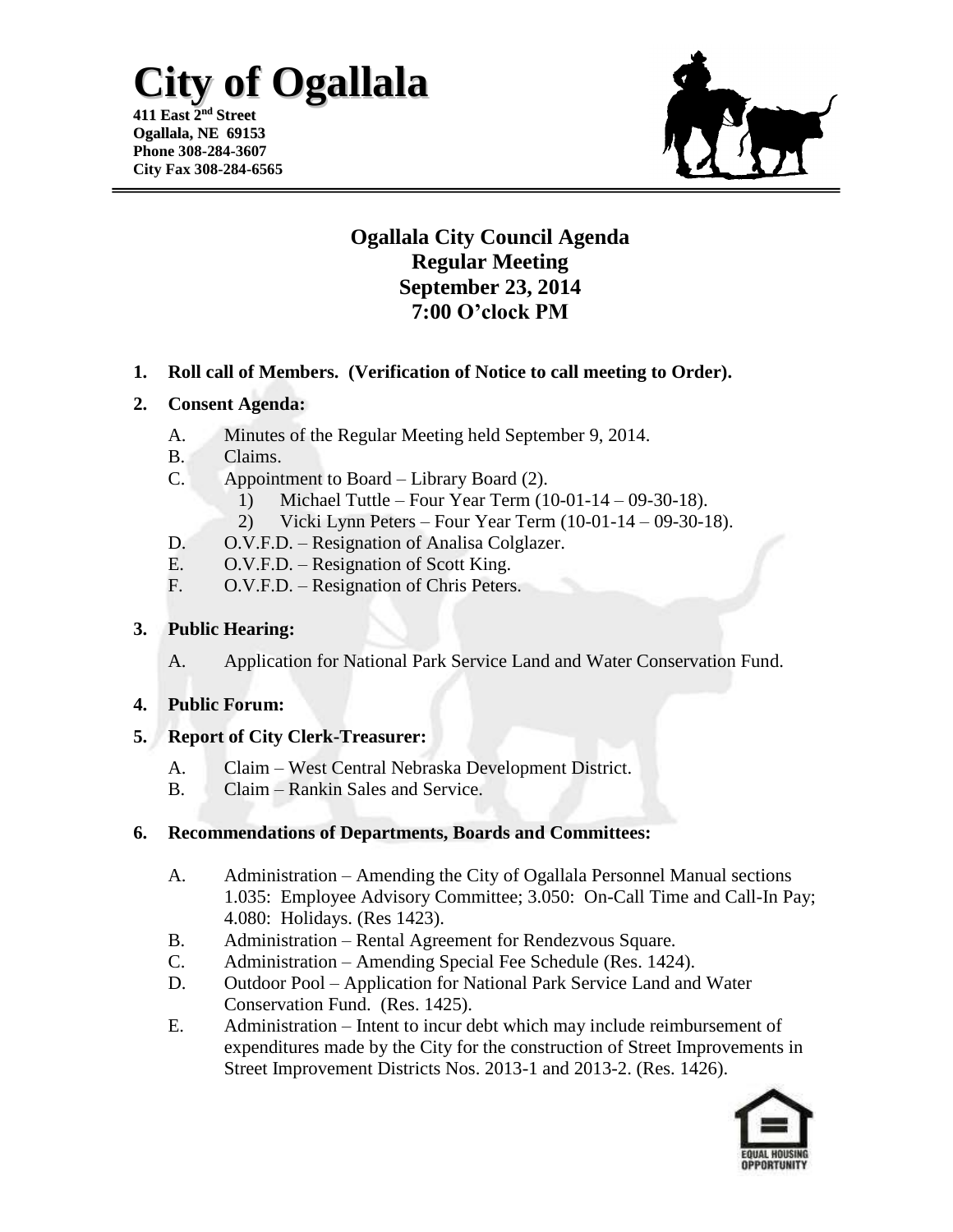# **City of Ogallala**

**411 East 2 nd Street Ogallala, NE 69153 Phone 308-284-3607 City Fax 308-284-6565**



#### **7. Report of City Attorney:**

#### **8. Report of City Manager:**

- A. Appointment to Board Community Redevelopment Authority (1). 1) Jacob Mueller – Five Year Term (10-1-14 – 09-30-19).
	- B. Progress Elementary Property Acquisition & School Resource Officer

#### **9. Report of City Council members:**

- A. Board of Health Pete Peterson.
- B. Chamber of Commerce Kevin Block.
- C. Keep Keith County Beautiful Buck Bassett.
- D. Keith County Area Development Karl Elmshaeuser.
- E. Kenfield Petrified Wood Gallery Rodger Rankin.
- F. Library Board Kevin Block.
- G. Ogallala Community Hospital Advisory Board Karl Elmshaeuser.
- H. City Council Member/County Commissioner Meeting.
- I. Library Facilities Committee.

#### **10. Closed session:**

- A. Evaluation of City Manager Aaron Smith.
- **11. Administration** Establishing the salary of the City Manager (Ord 1327).
- **12. Administration**  Authorizing the Council President to enter into contract re-negations with the City Manager.
- **13. Adjourn.**